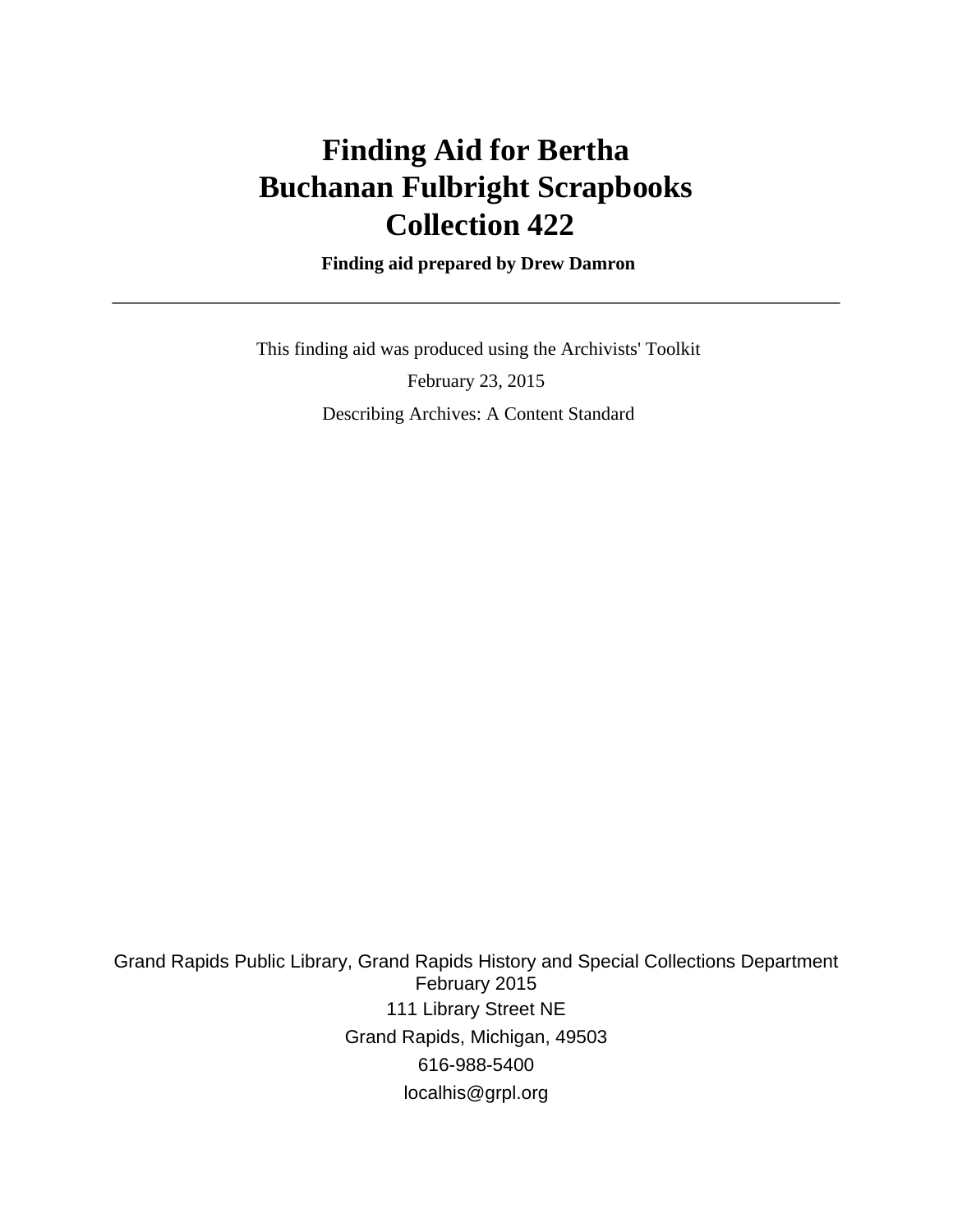## **Table of Contents**

 $\overline{\phantom{a}}$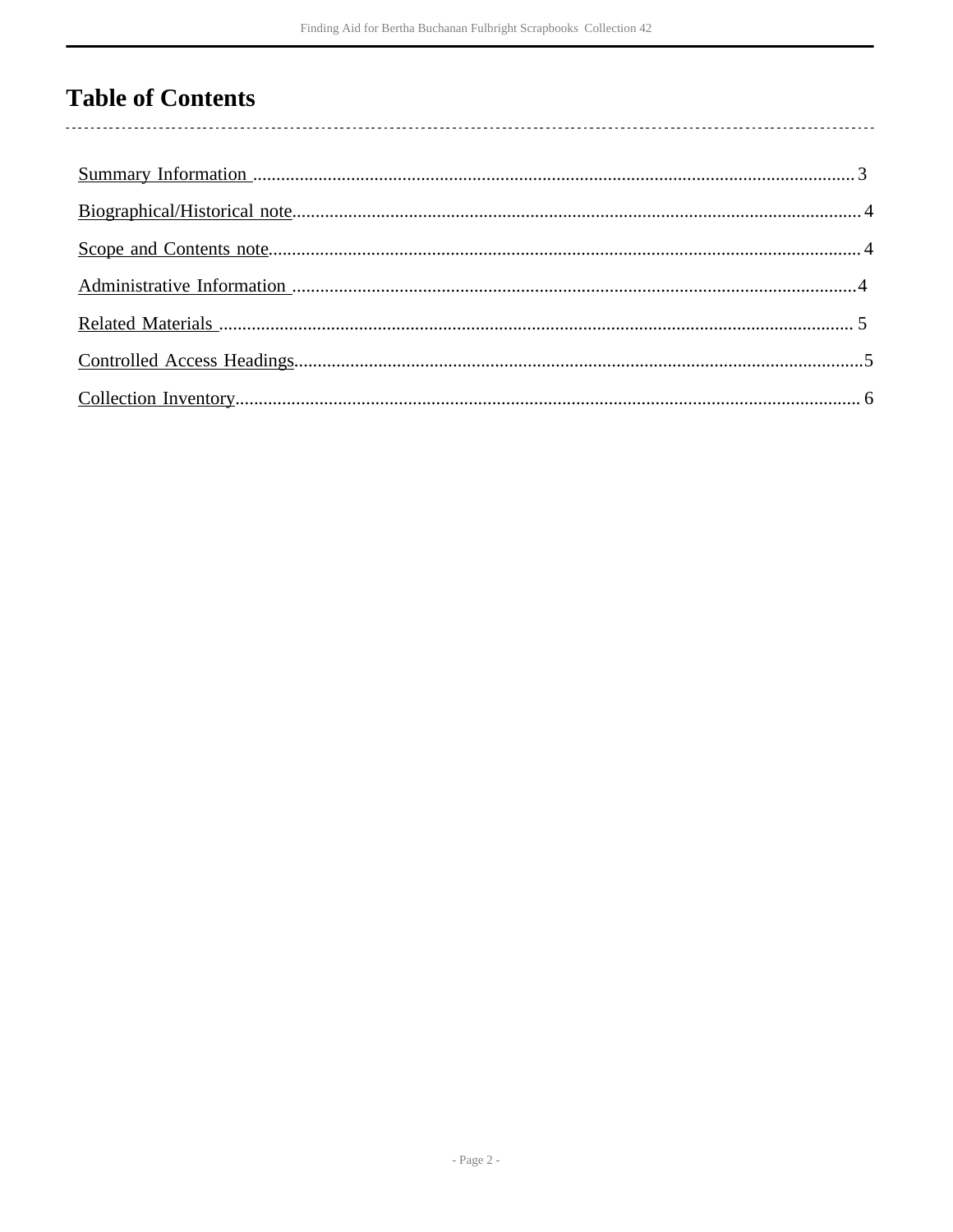## <span id="page-2-0"></span>**Summary Information**

| <b>Repository</b> | Grand Rapids Public Library, Grand Rapids History and Special<br><b>Collections Department</b>                                                                        |
|-------------------|-----------------------------------------------------------------------------------------------------------------------------------------------------------------------|
| <b>Title</b>      | Bertha Buchanan Fulbright Scrapbooks                                                                                                                                  |
| Date [inclusive]  | Circa 1900 to 1930                                                                                                                                                    |
| <b>Extent</b>     | 1.0 Linear feet                                                                                                                                                       |
| Language          | English                                                                                                                                                               |
| <b>Abstract</b>   | This collection contains six scrapbooks by Bertha Buchanan (later Bertha<br>Fulbright) pertaining to the Powers Opera House and theatre in the early<br>20th century. |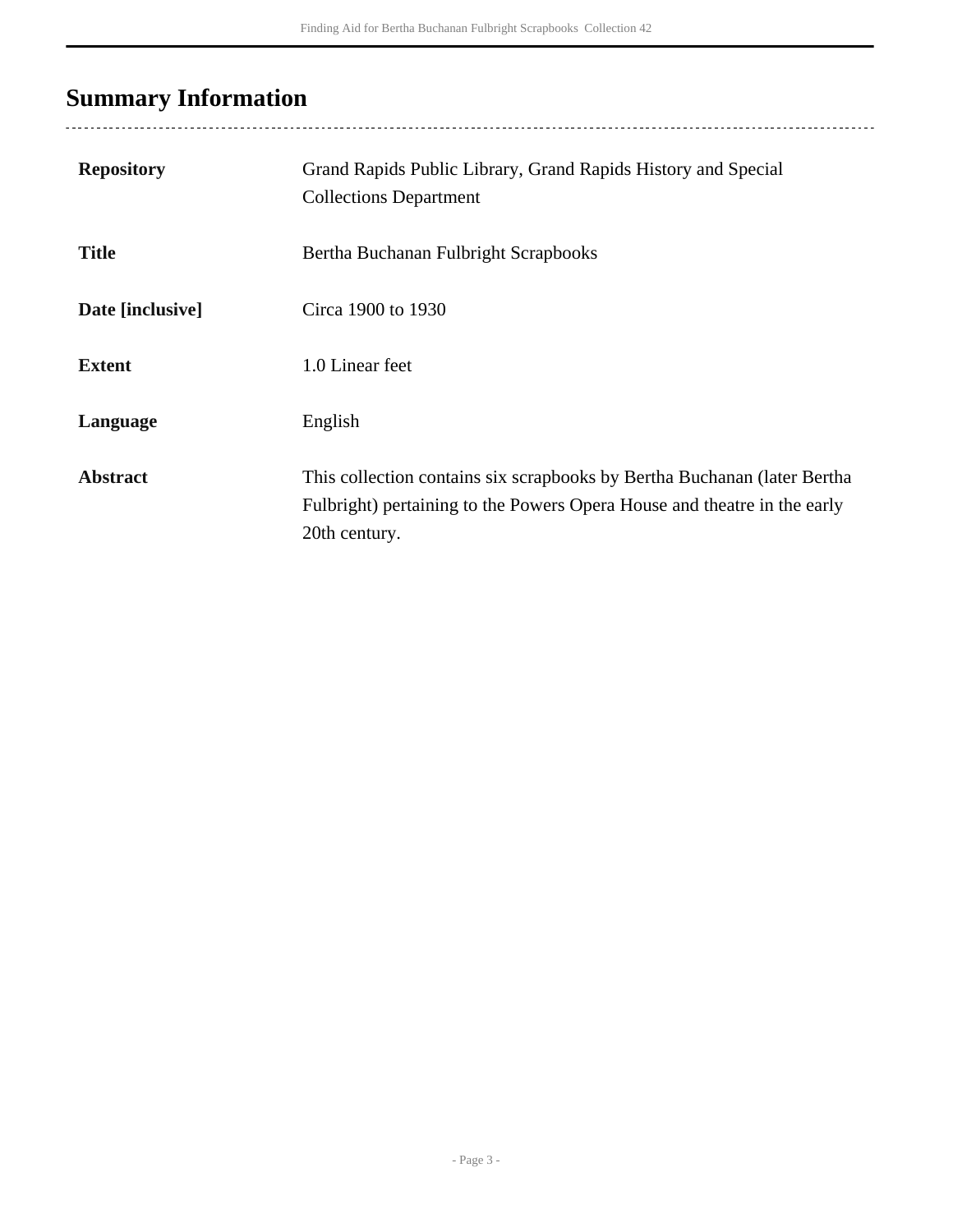### <span id="page-3-0"></span>**Biographical/Historical note**

Bertha Eugenia Buchanan, born in July 1887, was the daughter of John L. Buchanan and Auretta Buchanan. Her father John was the vice-president of the Royal Furniture Company, and from 1907-1911 Bertha was living with her family. Sometime between 1913-1915 she married Pascal Fulbright, an auto mechanic. In the 1920 census it appears they moved out of the family home to 312 Plainfield when their son John was 3.

Her interest in the Powers Opera House and theatre productions appears to stem from her involvement with The Moonlight Literary Club and Lady Harmony Lodge No. 88. In 1901, she is listed in the Evening Press as the Moonlight Literary club's treasurer, piano player, and occasional reader. In 1903 and 1905 she is listed in the Evening Press as being a Lady Harmony Lodge's lady usher and organist. Also involved in Lady Harmony Lodge No. 88 is a Mrs. John L. Buchanan, Bertha's mother. She was living in Rockford when she passed away on March 16, 1973. Listed in her obituary is one son, John T. Buchanan, who donated these materials in her name.

### <span id="page-3-1"></span>**Scope and Contents note**

The first two scrapbooks (the two with strips of tape across the spine) contain large photos of famous actors, actresses, playwrights, and producers of the time. The two Powers Opera House Scrapbooks contain clippings from a specific production's program followed by the Grand Rapids Press's review of that play. There are occasional photos of the actors and actresses involved and ticket stubs in both of these scrapbooks. The last two scrapbooks are labeled on the first page as "Photographic Art Studies," which contain large professional headshots of different people in theater at the time.

### <span id="page-3-2"></span>**Administrative Information**

#### **Publication Information**

Grand Rapids Public Library, Grand Rapids History and Special Collections Department February 2015

#### **Immediate Source of Acquisition note**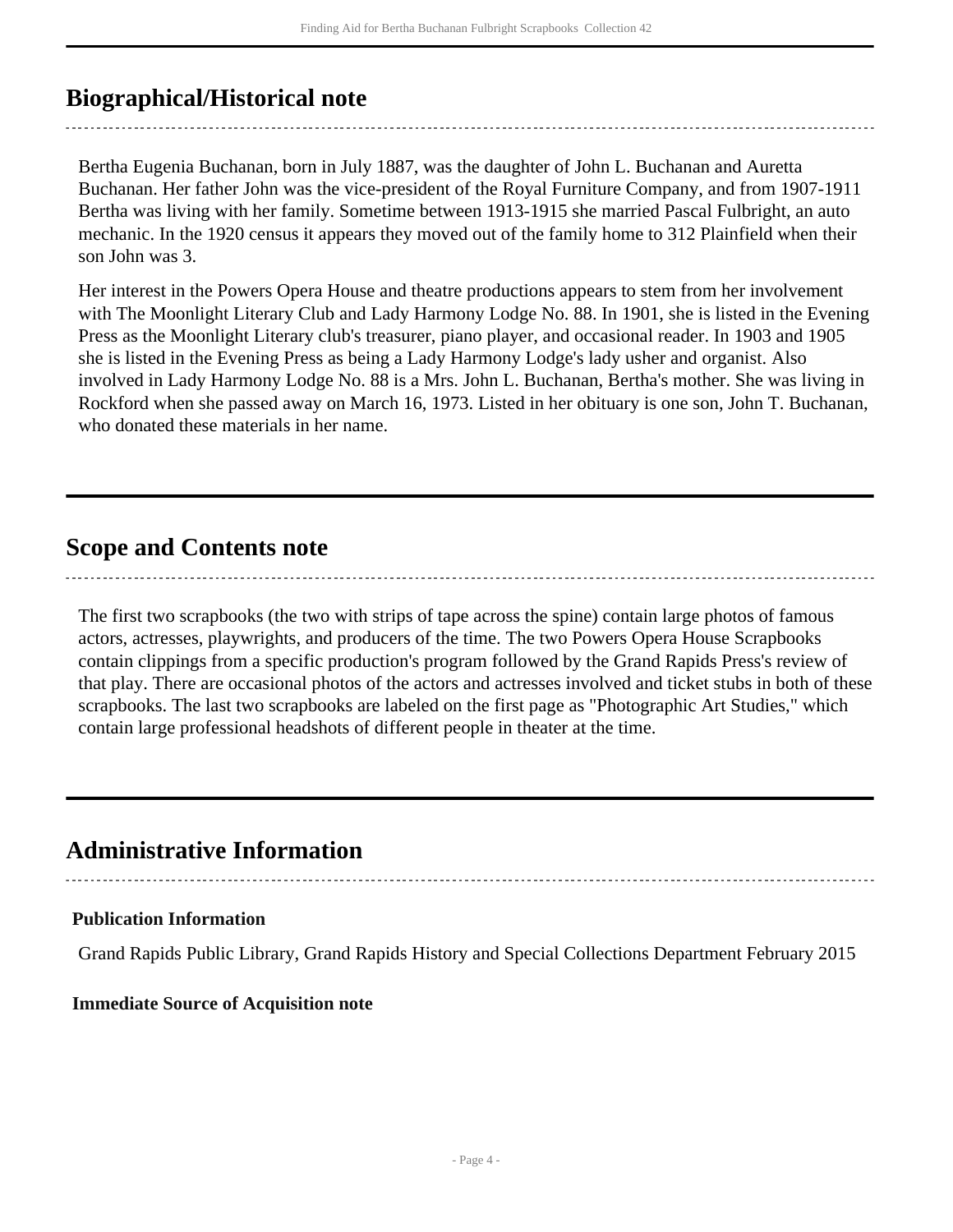### <span id="page-4-0"></span>**Related Materials**

#### **Related Archival Materials note**

Collection #216: Grand Rapids Public Library Ephemera (Box 8 - Theaters)

Collection #239: Grand Rapids Public Library Scrapbook Collection (Box 63 - 4 more Powers Theatre Scrapbooks)

Collection #349: Gary L. Hill Broadway Theatre Guild Stage Door collection

## <span id="page-4-1"></span>**Controlled Access Headings**

### **Genre(s)**

• scrapbooks

### **Personal Name(s)**

• Fullbright, John

### **Subject(s)**

- Theater -- Michigan -- Grand Rapids -- History
- Women -- Michigan -- Grand Rapids -- History